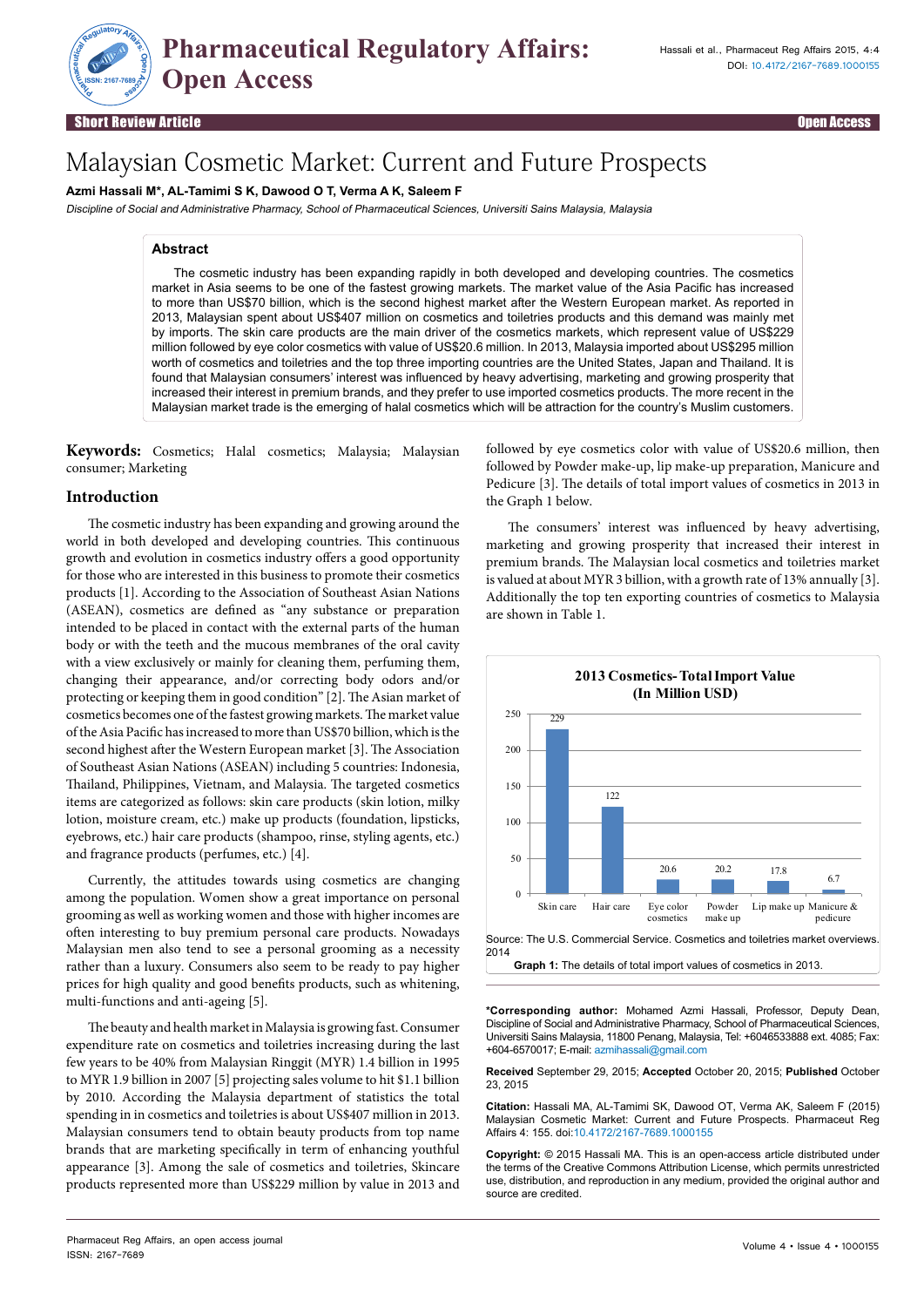|                                                    | 2011           | 2012  | 2013  |
|----------------------------------------------------|----------------|-------|-------|
| <b>Total Imports</b><br>(U.S. Dollars in Millions) | 434            | 414   | 407   |
| Countries                                          | Market Share % |       |       |
| Singapore                                          | 11.29          | 9.97  | 10.17 |
| <b>United States</b>                               | 10.12          | 11.24 | 9.47  |
| Japan                                              | 11.67          | 11.49 | 9.39  |
| Thailand                                           | 10.12          | 8.52  | 9.35  |
| France                                             | 7.16           | 8.01  | 7.03  |
| Korea South                                        | 6.45           | 7.21  | 6.66  |
| Indonesia                                          | 4.43           | 5.02  | 5.97  |
| China                                              | 4.10           | 4.03  | 5.37  |
| Hong Kong                                          | 4.79           | 4.52  | 4.80  |
| Taiwan                                             | 4.65           | 4.86  | 4.52  |

#### Source: U.S. Commercial Service

**Table 1:** Top 10 exporting countries to Malaysia.

### **Cosmetic industry and trends in Malaysia**

Cosmetic's products usually sold through Supermarkets/ hypermarkets, Department Stores, Pharmacy/Personal Care Stores, Direct Sales/Marketing and Specialty Stores [3]. In Malaysia, there are more than 60,000 types of cosmetics available in the local market [6]. The cosmetics business in Malaysia tends to use a competitive strategy to promote a high discount for the brand cosmetics and installment sale for the costlier products. Therefore, promoting for the brand products is increasing in order to achieve the highest marketing for certain products. In addition, the uncommon discount for the expensive cosmetics that contributes to maintaining the cosmetics market to be active among consumers. Currently, Malaysian consumers influenced by the promotion offer in the market and looking for cosmetics when they are given a discount especially with premium products. The huge numbers of brand cosmetics face a high competition with the new products as well as other products which are available in pharmacies, beauty store and promotion store. The advertisements throughout the media and magazines are the most effective ways to increase the purchasing rate of cosmetics products among the people [3,7].

Additionally the promotion of prestige cosmetics brands in the local magazines in Malaysia as well as the advertising in the magazines worldwide makes many American and European cosmetics brands are popular and famous among Malaysian consumers. Furthermore, the cosmetics of natural origin is considering as one the best-selling cosmetics products in the country where the companies promoted them as being environment friendly, in contrast to aromatherapy which is in a limited demand [8].

## **Halal cosmetic industry in Malaysia**

The word Halal originated from Arabic language which means lawful or permitted. Halal products are getting very popular which means that products of pork and alcohol or animals slaughtered not according to the Islamic teachings are forbidden for Muslims [9]. Malaysia is an Islamic country that's trying to play an important role in producing halal products and services in order to achieve a high potential as a new source of economic growth [10]. For the cosmetics and personal care products, the products must comply with the Malaysian Standard MS 2200:2008 requirements of halal certification. According to this standard, cosmetic products must be safe and nonhazardous to consumers [11]. In Malaysia, the department of Islamic development Malaysia (JAKIM) is the responsible body for regulation and certification of halal products including cosmetics and consumers are frequently advised to look for halal logo that confirm the halal products [12].

The concept of halal cosmetics covers all aspects of the management system. It is not only focusing on the aspect of production, including sourcing of halal ingredients, but all elements must be accounted for, such as a manufacturing procedure, storage packaging and logistics. All these must comply with Malaysian halal standards and procedures. Hence, for halal cosmetic products, the formulation and quality of these products must totally comply with the Islamic requirements and follow the requirements of the National Pharmaceutical Control Bureau, Ministry of Health Malaysia [10].

Halal compliant products including cosmetics and services are estimated to be \$2 Trillion annually [13]. The market size of Halal personal care products in the Middle East region was estimated to be \$560 Million in 2008. Also, the beauty and personal care market are also growing at 12% per annum with sales valued at \$ 2.1 Billion in 2008 [14]. The Halal cosmetics market is currently estimated to be US\$ 945.8 Million in Southeast Asia. The Future Market Insights (FMI) anticipates an increasing in this market to reach US\$ 1037.7 million by 2016. Moreover, the market is expected to increase annually to reach a growth rate of 10.2% during the period 2015-2020 [15].

The Halal cosmetics and personal care products are getting high promotion activities especially in Malaysia where many programs are being carried out to promote Halal industries. In 2015 a study conducted by Abd Rahman et al. to evaluate the knowledge, religiosity , intention and attitude of Malaysian consumers toward halal cosmetics showed that there is a positive relationship between attitude and intention to choose halal cosmetics and Malaysian consumers consider purchasing halal cosmetics as they choosing halal foods but for higher consideration for the halal food [16]. In addition the Halal cosmetic is one of these industries where Malaysia became as the global Halal-Hub. Therefore, the Malay Chamber of Commerce Malaysia (MCCM) has been taken decision to set up its marketing centre in Dubai as a result of the developments of Halal products around the world. So far there are approximately 100 companies retailing more than 400 Halal products internationally including cosmetics. It is expected that within the next five years, more than \$10 billion of Halal products will be involved through this market [5].

# **Conclusion**

The industry of Cosmetics and toiletries is expected to record faster constant value growth in the coming years than was achieved in the previous years. Expenditure on personal care products is expected to continue to grow over the coming years. In particular, it's expected that sales to men consumers will grow robustly as more Malaysian men discover existing products and as more new products are introduced into the growing market. This paper provides important information on the current market situations of the cosmetics industry in Malaysia. Researches related consumers' purchasing and expenditure on cosmetics are still needed because it seems that consumer's behavior is changing over time.

## **References**

- 1. [\(2009\) Guidelines for Control of Cosmetics Products in Malaysia, National](http://www.asianfoodreg.com/dynamicAssets/regulationDoc/1411566731_GuidanceonClassificationoct2011.pdf)  [Pharmaceutical Control Bureau, Ministry of Health, Malaysia.](http://www.asianfoodreg.com/dynamicAssets/regulationDoc/1411566731_GuidanceonClassificationoct2011.pdf)
- 2. [\(2008\) ASEAN definition of cosmetics and illustrative list by category of](http://www.aseancosmetics.org/docdocs/technical.pdf)  [cosmetic products.](http://www.aseancosmetics.org/docdocs/technical.pdf)
- 3. [\(2014\) Cosmetics and toiletries market overviews, Compiled by U.S.](http://www.export.gov/hongkong/build/groups/public/@eg_hk/documents/webcontent/eg_hk_089943.pdf)  [Commercial Service Hong Kong, The U.S. Commercial Service.](http://www.export.gov/hongkong/build/groups/public/@eg_hk/documents/webcontent/eg_hk_089943.pdf)
- 4. [\(2014\) Cosmetics Markets in 5 ASEAN Countries: Key Research Findings,](http://www.yanoresearch.com/press/pdf/1254.pdf)  [Yano Research Institute.](http://www.yanoresearch.com/press/pdf/1254.pdf)